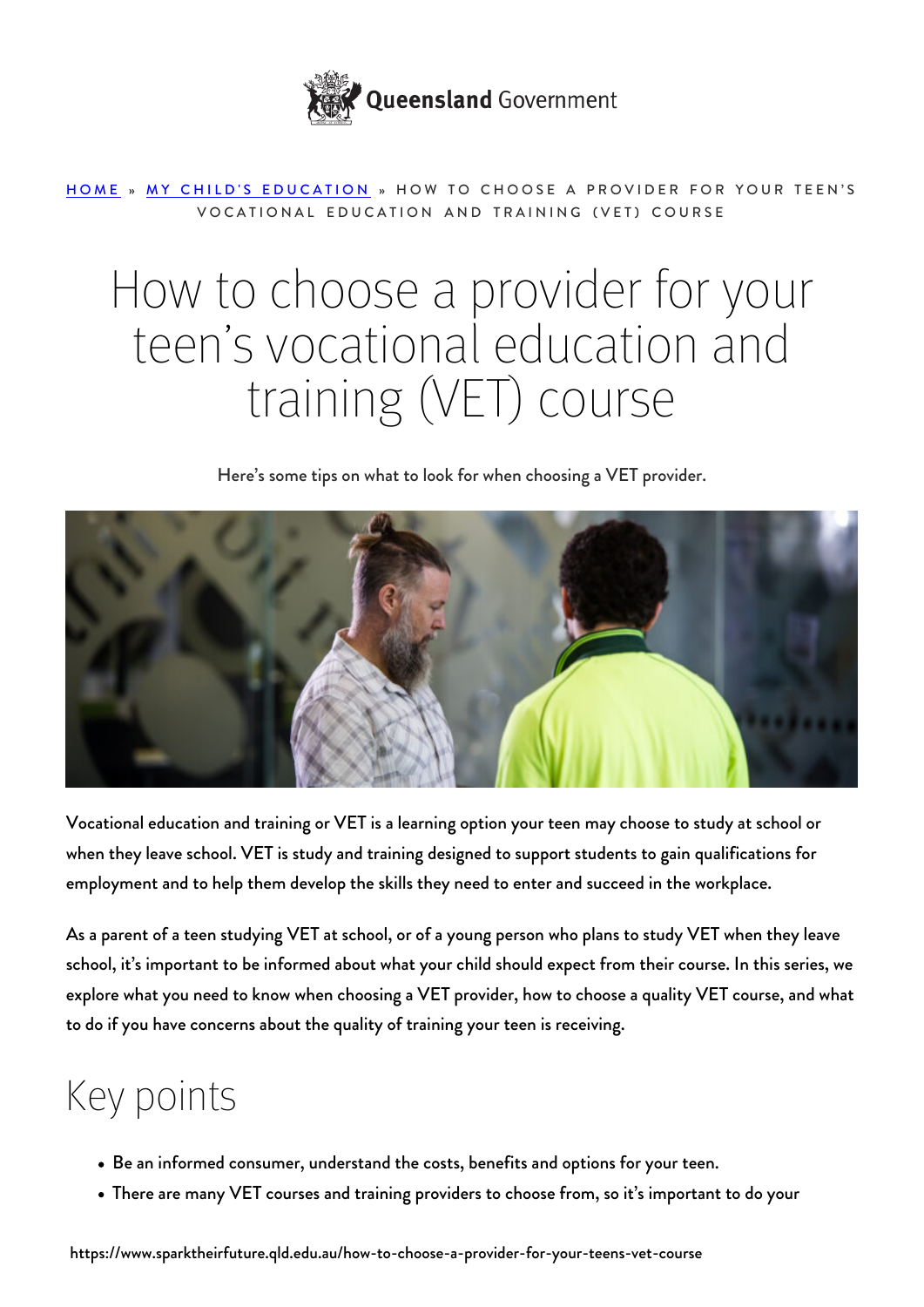research.

- Ask lots of questions before enrolling in a course.
- Find out if the training provider is registered to deliver.
- Know who to contact if you have questions or concerns about a VET provider.

Whether your teen is embarking on a VET course at school, leaving school to pursue a VET pathway, or has finished school and is deciding what to do next, it pays to make informed choices. Here's some tips on what to look for when choosing a VET provider.

#### Do your research

There are many training providers offering VET courses, so it's important you and your teen do your research so you can select a high-quality option that will give your child the best possible experience.

A crucial first step is making sure the provider is registered to deliver training. Being registered with a government regulator means the provider is held accountable for meeting standards of quality. Ask them:

- 1. Are you a registered training organisation?
- 2. Are you registered to deliver the course my child wants to undertake?
- 3. What is your registration number?

To verify what the provider tells you, visit [MySkills.gov.au](https://www.myskills.gov.au/)—a searchable directory of all registered VET providers in Australia. The site also provides information such as the average course fee, average course duration, subsidies and online options.

If your teen's school is an RTO, talk to the Guidance Officer or Head of Department – Senior Schooling to find out if the course your teen is interested in is offered by the school. If the school doesn't offer the course, visit [Myskills.gov.au](https://www.myskills.gov.au/) to search for RTOs that offer the course.

## Expert advice to guide your research

The Australian Skills Quality Authority (ASQA) is the national VET regulator, and their website gives advice on things you should consider when [choosing a VET provider.](https://www.asqa.gov.au/students/choosing-provider) ASQA's website includes a handy guide on the most important things to think about, during the research stage and at the time of enrolling with your chosen provider.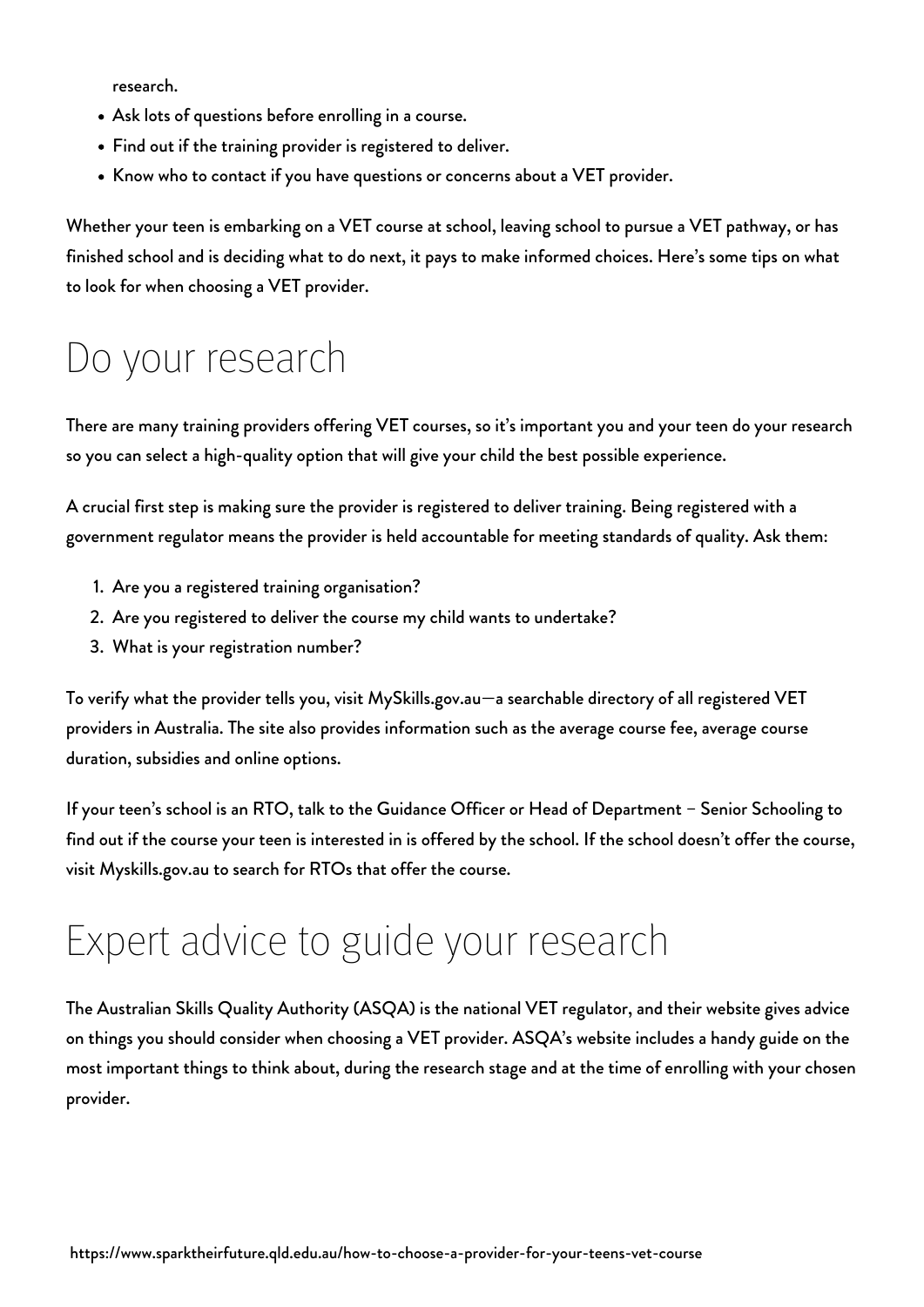## Get this important information up front

#### ASQA's guide also lists the different types of information that registered VET providers are required to give you.

Before you enrol, providers are required to share information about:

- the training, assessment and support services they provide, including when, where and how the program will be delivered; and
- your rights and obligations, including payment terms and cancellation as well as refund conditions.

The information may be part of marketing material from the provider's website or social media, or preenrolment information directly from the provider.

The information should also take into account:

- how training and assessment will be conducted and where (e.g. face-to-face, online, in a workplace)
- what equipment you need to complete the course
- course costs
- refund and cancellation policies
- complaint processes
- and more.

[Read the complete guide on ASQA's website](https://www.asqa.gov.au/students/choosing-provider)

#### More information

- [The Australian Skills Quality Authority \(ASQA\) website](https://www.asqa.gov.au/students/courses-and-providers) has useful information about choosing a VET provider. ASQA is the national VET regulator.
- [MySkills.gov.au](https://www.myskills.gov.au/) is a national directory of VET courses and providers.
- [Myfuture.edu.au](https://myfuture.edu.au/) provides resources to explore career pathways and tools to develop self-knowledge to help with career decision-making.
- [The Queensland Department of Education website](https://education.qld.gov.au/careers/apprentices-and-trainees/vet-in-school) has useful information about VET in schools.
- [The National Careers Institute](https://nci.dese.gov.au/) provides information for planning careers, including finding a course.
- The [Queensland Department of Employment, Small Business and Training](https://desbt.qld.gov.au/training/training-careers) website has information about VET, courses, pathways, subsidised training and more.
- Find a training course or provider or eligibility for subsidised training at the [Queensland Skills](http://skillsgateway.training.qld.gov.au/) [Gateway.](http://skillsgateway.training.qld.gov.au/)